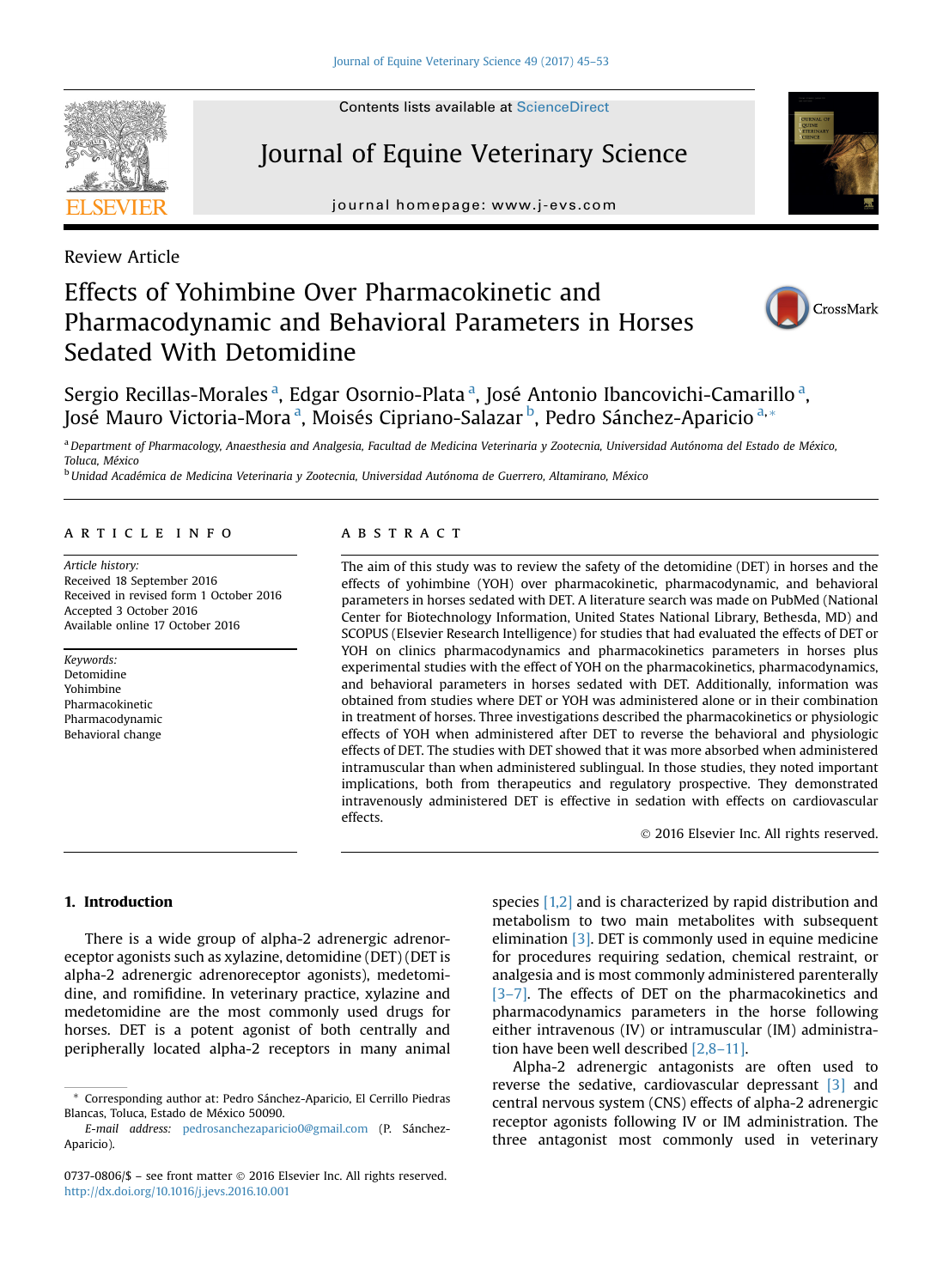medicine are yohimbine (YOH) (alpha-2 receptor antagonist), atipamezole, and tolazoline. In equine medicine, the only Food and Drug Administration (FDA) approved alpha-2 adrenergic antagonist is tolazoline [\[1\].](#page-7-0) Yohimbine is an indole alkaloid derived from several biological or botanical sources, including the bark of the Pausinystalia yohimbine tree and the Rauwolfia root [\[2,3\]](#page-7-0). Yohimbine enhances sympathetic outflow via the neurotransmitter, norepinephrine. It is a potent antagonist of centrally and peripherally located alpha-2 receptors in humans and many animal species  $[12-14]$ . In veterinary medicine, YOH is almost exclusively used to reverse the sedative or cardiovascular effects of the alpha-2 receptor agonists, especially DET [\[2\]](#page-7-0). In horses, YOH has been shown to antagonize the ventricular bradycardia and atrioventricular (AV) conduction disturbances observed following administration of DET [\[3\].](#page-7-0) Yohimbine appears to be widely distributed as evidenced by a large volume of distribution and rapidly cleared following IV administration to the horse [\[5\].](#page-7-0) In the human, YOH is rapidly metabolized by the cytochrome P450 enzymes to two hydroxyl-yohimbine metabolites [\[15\].](#page-7-0) To our knowledge, there are no reports in the literature regarding YOH metabolites in the horse [\[5\].](#page-7-0) Hydroxylation is the major pathway for elimination of YOH in the horse. However, although hydroxylation of YOH in humans has been attributed to CYP450 enzymes, namely CYP3A4 and CYP2D6, the identity of the enzymes responsible for metabolism of YOH in the horse has yet to be elucidated [\[5\]](#page-7-0). Based on the evidence of experimental studies on its efficacy, the aim of this study was to systematically review the safety of the drug in horses and the effects of YOH over pharmacokinetic, pharmacodynamic, and behavioral parameters in horses sedated with DET.

#### 2. Methods

A literature search was made on PubMed (National Center for Biotechnology Information, United States National Library, Bethesda, MD) and SCOPUS (Elsevier Research Intelligence) from its inception on May 26, 2015. In the review, experimental studies involving the evaluation of the effects of DET administered enterally or parenterally in horses on clinics pharmacodynamics and pharmacokinetics parameters were included. Experimental studies that determined the pharmacokinetics or pharmacodynamics profile of intravenously administered YOH in horses were also included. Finally, experimental studies evaluating the effect of YOH on the pharmacokinetics, pharmacodynamics, and behavioral parameters in horse sedated with DET were included. A review of titles and, if available, abstracts was performed by two of the investigators who eliminated duplicate manuscripts and studies evaluating the effects of other alpha-2 adrenergic antagonists on horse. Five manuscripts were retrieved for further revision. Disagreements between the investigators were resolved by consensus.

Data abstraction was performed by three other investigators. From the experimental studies performed in horses, the following variables were obtained: animal species, sex, age, dosage, administration route, clinics effects, changes in behavior, cardiac and blood parameters, pharmacokinetics and pharmacodynamics effects. Of the

26 retrieved studies, the information was obtained from 14 selected reports [\[1,3](#page-7-0)–7].

#### 3. Results

The following studies reporting treatments in horses which employed DET or YOH when administered alone or in combination were identified. Three in vivo experimental studies with horses characterized pharmacokinetics, pharmacodynamics, sedative, and clinical effects of DET. The DET was administered at different doses enterally or parenterally. DET doses of 0.03 mg  $kg^{-1}$  was most frequently chosen for two reasons, it is the dose commonly used for sedation in horses, and this dose has demonstrated the minimum effects on alveolar concentration of isoflurane in horses [\[7\].](#page-7-0) However, studies with this drug do not use this suggested dose. The first study characterized the pharmacokinetics of a novel DET gel product after sublingual (SL) administration indicated slight differences in absorption and plasma DET concentrations. Carboxydetomidine and hydroxydetomidine were detected in urine samples. The elimination of DET differed between sedentary and active horses. For the second experiment, area under the curve and maximal plasma concentration  $(C_{\text{max}})$  showed that IM and SL routes of administration were not bioequivalent. The onset of sedation was very fast with IV administration. However, the time to the onset of sedation was longer after SL and IM administration. Part of the gel is likely to be swallowed and, due to extensive firstpass metabolism, does not reach the systemic circulation. In two experiments, no adverse effects were observed in horses that were treated via SL. Other study showed the pharmacokinetics parameters of DET where the clearance was considerably faster and the volume of distribution markedly higher compared to previous reports in the some specie ([Table 1\)](#page-2-0).

Three experimental studies characterized the pharmacokinetics or pharmacodynamics profile and determine the halflife of YOH when administered to horses. The studies were conducted in a randomized fashion at different doses administered intravenously where in each horse received 0.075, 0.1, 0.12, 0.15, 0.2, or 0.4 mg/kg of YOH. Mean plasma YOH concentration in the first 15 minutes following IV administration of 0.4 mg/kg YOH corresponded to 105 or 220 ng/mL [\(Table 2\)](#page-3-0). Immediately following administration, some horses showed signs of sedation which persisted for approximately 1 hour, as indicated by a slight drop in head height (chin-to-ground distance). Gastrointestinal (GI) sounds increased in most horses at all doses studied; nevertheless, a dose-dependent response was evident with GI sounds.

Another three investigations described the pharmacokinetics or physiologic effects of the YOH when administered after the DET to reverse the behavioral and physiologic effects of DET. The experimental studies with DET showed that DET had been absorbed when administration route was SL but was less absorbed than when given IM. In these studies (references), the authors noted important implications, both from therapeutics and regulatory prospective. These studies demonstrated that intravenously administered DET was effective in sedation, but with negative effects on cardiovascular [\(Table 3](#page-5-0)).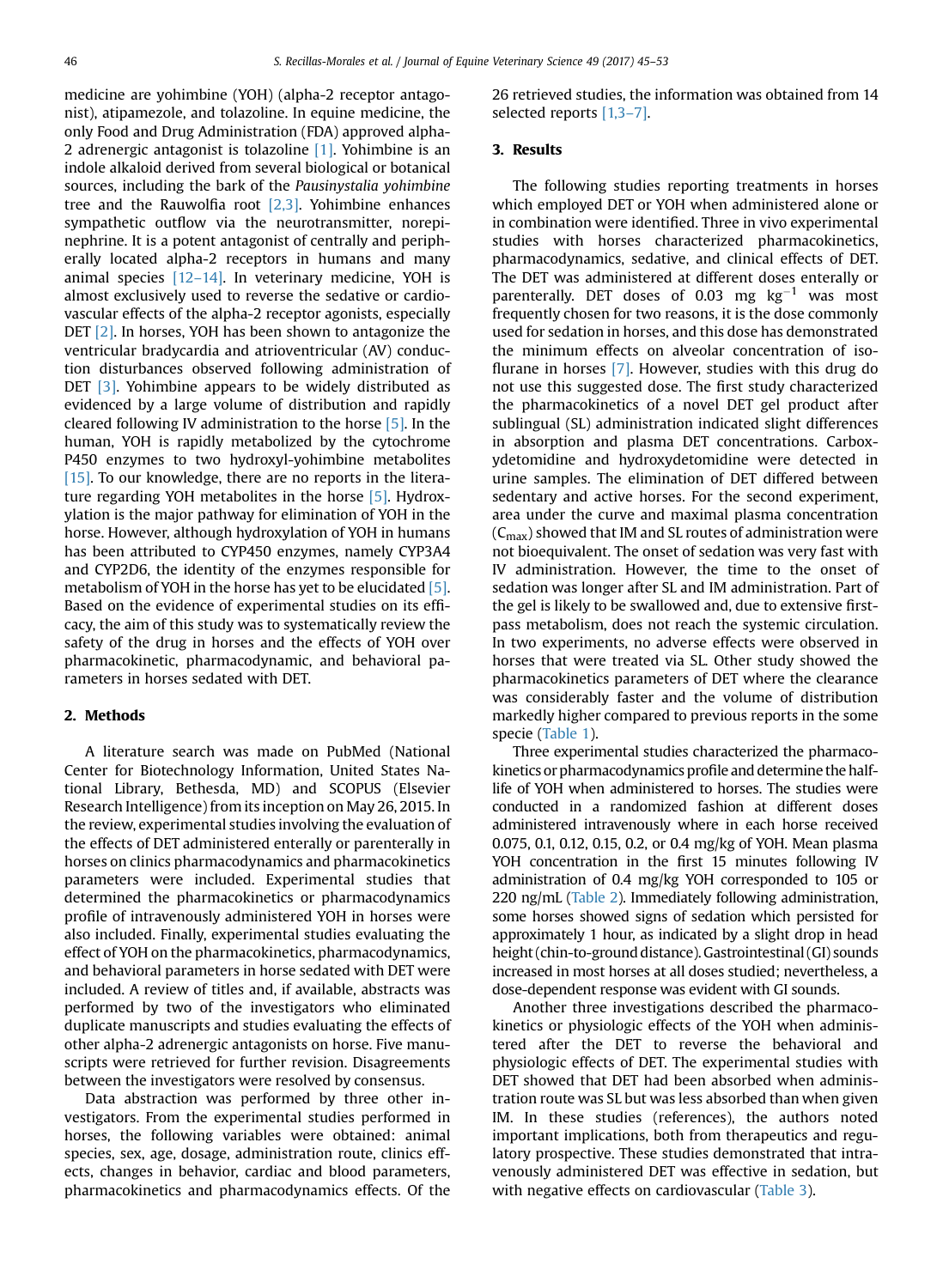### <span id="page-2-0"></span>Table 1

Effects of detomidine in horses on clinics, pharmacodynamics, or pharmacokinetics parameters.

| Authors                            | Objective                                                                                                                                                                                                                 | <b>Experimental Model</b>                                                                                                                                                                                                                                                                                                                                                                                                                                             | Dose and Administration Route                                                                                                                                                                                                                                                                                                                                                      | Pharmacokinetics or<br>Pharmacodynamics Changes                                                                                                                                                                                                                                                                                                                                                                                                                                         | Conclusion                                                                                                                                                                                                                                                                                                                                                                                                                   |
|------------------------------------|---------------------------------------------------------------------------------------------------------------------------------------------------------------------------------------------------------------------------|-----------------------------------------------------------------------------------------------------------------------------------------------------------------------------------------------------------------------------------------------------------------------------------------------------------------------------------------------------------------------------------------------------------------------------------------------------------------------|------------------------------------------------------------------------------------------------------------------------------------------------------------------------------------------------------------------------------------------------------------------------------------------------------------------------------------------------------------------------------------|-----------------------------------------------------------------------------------------------------------------------------------------------------------------------------------------------------------------------------------------------------------------------------------------------------------------------------------------------------------------------------------------------------------------------------------------------------------------------------------------|------------------------------------------------------------------------------------------------------------------------------------------------------------------------------------------------------------------------------------------------------------------------------------------------------------------------------------------------------------------------------------------------------------------------------|
| di Maio Knych and<br>Stanley, 2011 | Characterize pharmacokinetics<br>and pharmacodynamics of DET<br>gel administered in horses<br>before competition.                                                                                                         | Twelve healthy fit actively<br>competing adult<br>Thoroughbred racehorses were<br>included. Horses were assessed<br>as healthy and free of<br>cardiovascular disease.<br>Horses did not receive any<br>sedative or analgesic agents;<br>they continued to be exercised<br>throughout the sample<br>collection period, except for<br>the day of drug administration,<br>during which no exercise was<br>performed.                                                     | 0.04 mg/kg DET (Dormosedan<br>Gel, Pfizer Animal Health, New<br>York, NY) administered SL.                                                                                                                                                                                                                                                                                         | Highest plasma DET<br>concentration was<br>$168 \pm 83.7$ ng/mL.<br>Peak DET plasma<br>concentration was rapidly with<br>mean $\pm$ SD time of maximal<br>plasma concentration (Tmax)<br>at 36 $\pm$ 10 min after drug<br>administration. Half-life of<br>elimination was $1.5 \pm 1$ h.<br>Concentrations of DET as well<br>as its metabolites in urine<br>samples were below the limit<br>of detection limit of detection<br>(LOD) by 3 days after<br>administration.                 | DET gel appeared to have been<br>absorbed well from the SL<br>mucosa into the systemic<br>circulation. The half-life of<br>elimination following SL<br>administration was prolonged,<br>compared with IV or IM<br>administration, with<br>detectable concentrations of<br>DET or its metabolites in<br>plasma for up to 24 h after<br>administration.                                                                        |
| Kaukinen et al. 2011               | Determine the absorption,<br>bioavailability, and sedative<br>effect of DET administered to<br>horses as an oromucosal gel<br>compared to IV and IM<br>administration DET injectable<br>solution.                         | Nine healthy horses (five<br>Standardbreds and four<br>warmbloods) were used. Each<br>horse was allocated by<br>computer-generated<br>randomization to receive DET<br>via each route in a randomized<br>order.<br>Blood samples were collected<br>before and after drug<br>administration for the<br>measurement of DET<br>concentrations in serum.<br>Pharmacokinetic variables<br>were estimated for each horse<br>and each dosing occasion.                        | 40 μg/kg DET route IV, IM or<br>administered under the tongue<br>with a 7-d washout period<br>between treatments.<br>DET was given as a bolus into<br>the jugular vein, as an IM<br>injection into the neck muscles<br>(Domosedan 10 mg/mL<br>solution, Orion Pharma, Espoo,<br>Finland) or as an oromucosal<br>gel (Domosedan Gel 7.6<br>mg/mL, Orion Pharma, Turku,<br>Finland). | Slow absorption leads to fewer<br>and less pronounced adverse<br>effects than the more rapid<br>absorption after IM injection.<br>Maximum concentration for<br>DET given via SL route was<br>lower than following IM<br>administration (geometric<br>mean 4.16 vs. 11.16 ng/mL)<br>and the $t_{\text{max}}$ was longer (1.83<br>vs. 1.06 h.                                                                                                                                             | Less DET is absorbed when given<br>SL than when given IM because<br>part of it does not reach the<br>circulation. Sublingual<br>administration of DET<br>oromucosal gel at 40 µg/kg<br>produces safe sedation in<br>horses. Slow absorption leads<br>to fewer and less pronounced<br>adverse effects than the more<br>rapid absorption after IM<br>injection.                                                                |
| Vainionpää et al,<br>2013          | Investigate plasma drug<br>concentrations and the effect<br>of the peripherally acting<br>alpha-2-adrenoceptor<br>antagonist MK-467<br>(L-659'066) on sedation, HR,<br>and gut motility in horses<br>sedated with IV DET. | Six healthy Finnhorse mares were<br>used. They were not pregnant<br>and in winter anoestrus.<br>The depth of sedation,<br>intestinal sounds, attitude,<br>posture, height of the head,<br>eyelid aperture, and<br>movement of the ears were<br>scored before and after<br>treatment.<br>An electrocardiogram was<br>recorded continuously, HR and<br>rhythm were evaluated before<br>and after of the injection.<br>Blood was collected after drug<br>administration. | 10 μg/kg <sup>-1</sup> DET (Equisedan,<br>Vetcare, Finland) was<br>administered IV alone and in<br>combination with MK-467<br>$250 \mu g/kg^{-1}$ (Merck & Co, Inc,<br>NJ) IV in a randomized,<br>crossover design with a<br>minimum of 14 d between<br>treatments.                                                                                                                | $AUCsed$ was significantly higher<br>with DET than $DET + MK-467$ .<br>but maximal sedations scores<br>did not differ significantly<br>between treatments, MK-467<br>lowered the AUC of the plasma<br>concentration of DET and<br>increased its volume of<br>distribution and clearance. A<br>significant reduction in HR was<br>detected after DET. HR was<br>significantly higher after<br>DET-MK-467 than DET.<br>DET-induced intestinal<br>hypomotility was prevented by<br>MK-467. | MK-467 prevented DET-induced<br>bradycardia and intestinal<br>hypomotility. MK-467 did not<br>affect the clinical quality of<br>DET-induced sedation, but the<br>duration of the effect was<br>reduced, which may have been<br>caused by the effects of MK-<br>467 on the plasma<br>concentration of DET. MK-467<br>may be useful clinically in the<br>prevention of certain<br>peripheral side effects of DET<br>in horses. |

Abbreviations: AUC, area under the curve; DET, detomidine; HR, heart rate; IM, intramuscular; IV, intravenous; SD, standard deviation; SL, sublingual.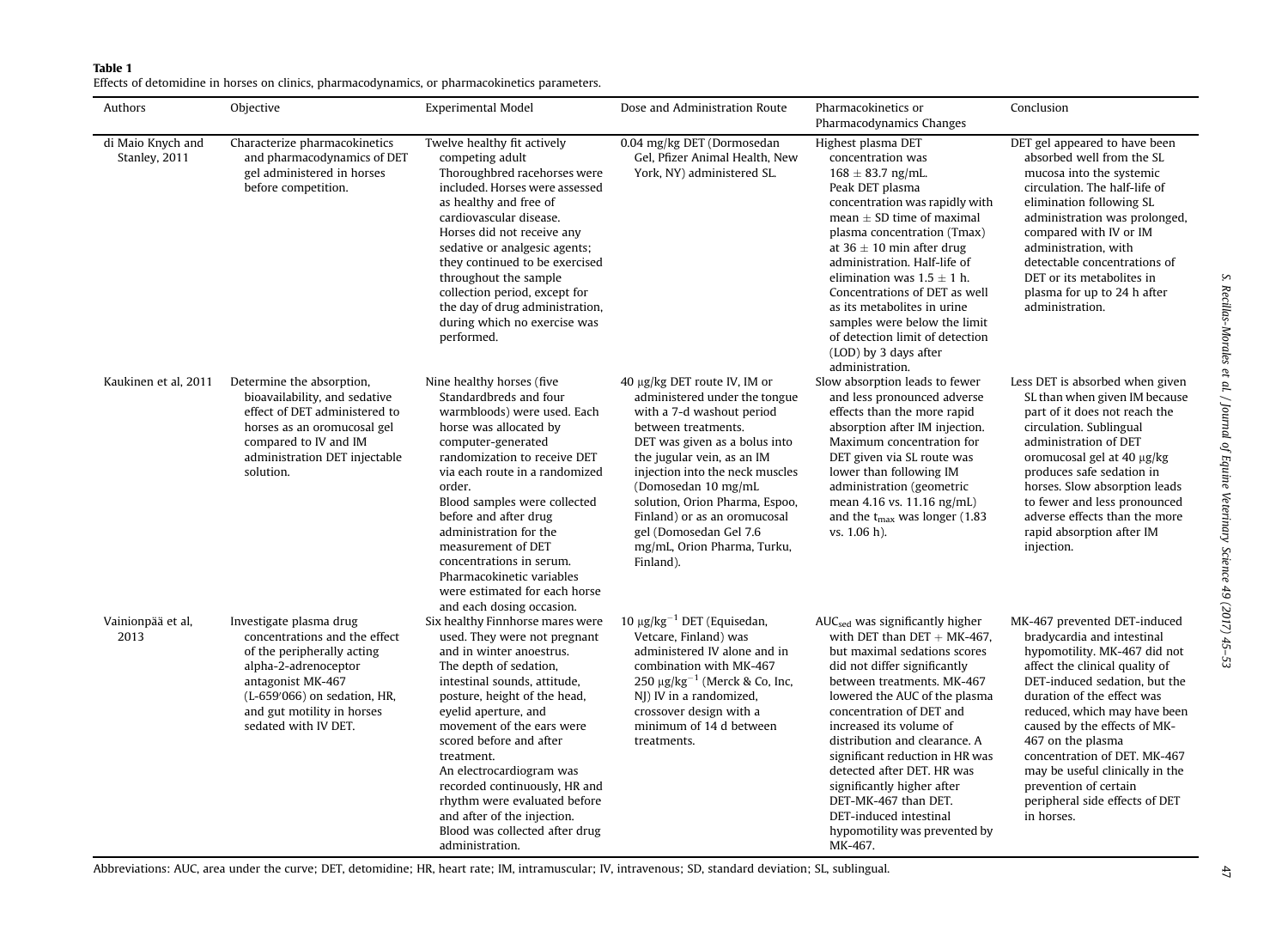#### <span id="page-3-0"></span>Table 2

Effects of yohimbine in horses on clinics, pharmacodynamics, or pharmacokinetics parameters.

| Authors                       | Objective                                                                                                         | <b>Experimental Model</b>                                                                                                                                                                                                                                                                                                                                                                                                                                                | Dose and Administration Route                                                                                                                                                  | Pharmacokinetics,<br>Pharmacodynamics, or Behavioral<br>Changes                                                                                                                                                                                                                                                                                                                                                                                                                                                                                                                                                                                                                             | Conclusion                                                                                                                                                                                                                                                                                                                                                                                                                                                            |
|-------------------------------|-------------------------------------------------------------------------------------------------------------------|--------------------------------------------------------------------------------------------------------------------------------------------------------------------------------------------------------------------------------------------------------------------------------------------------------------------------------------------------------------------------------------------------------------------------------------------------------------------------|--------------------------------------------------------------------------------------------------------------------------------------------------------------------------------|---------------------------------------------------------------------------------------------------------------------------------------------------------------------------------------------------------------------------------------------------------------------------------------------------------------------------------------------------------------------------------------------------------------------------------------------------------------------------------------------------------------------------------------------------------------------------------------------------------------------------------------------------------------------------------------------|-----------------------------------------------------------------------------------------------------------------------------------------------------------------------------------------------------------------------------------------------------------------------------------------------------------------------------------------------------------------------------------------------------------------------------------------------------------------------|
| Dimaio<br>Knych<br>et al 2011 | Determine the pharmacokinetic<br>profile of IV-administered<br>YOH in horse.                                      | Eight healthy unmedicated adult<br>horses including seven<br>thoroughbreds and one<br>Standardbred.<br>Blood samples were<br>collected prior and at various<br>times up to 72 h postdrug<br>administration. Data analyzed<br>using both noncompartmental<br>and compartmental analysis.                                                                                                                                                                                  | 0.12 mg/kg YOH (Yobine, Lloyd<br>Laboratories, Shenandoah, IA)<br>an IV dose administered slowly<br>over 1 min.                                                                | Peak plasma concentration was<br>$114.5 \pm 31.8$ ng/mL, occurred at<br>$0.09 \pm 0.03$ h. Systemic clearance<br>and steady-state volume of<br>distribution were $13.5 \pm 2.1$<br>mL/min/kg and $3.3 \pm 1.3$ L/kg<br>following noncompartmental<br>analysis. Terminal elimination<br>half-life was $4.4 \pm 0.9$ h.<br>For compartmental analysis,<br>plasma YOH versus time data were<br>best fitted to a two-compartment<br>model. Systemic clearance and<br>steady-state volume of distribution<br>of YOH were $13.6 \pm 2.0$ mL/min/kg<br>and $3.2 \pm 1.1$ L/kg.                                                                                                                     | They were able to detect YOH in<br>plasma samples at 12 h<br>postdrug administration,<br>suggesting that YOH is<br>characterized by<br>prolonged elimination, most<br>likely as a result of sequestration<br>and slow release over time.<br>A dose of 0.12 mg/kg IV to horse<br>has a large volume of<br>distribution. Large volume of<br>distribution coupled with slower<br>systemic clearance determined<br>supports the longer terminal<br>elimination half-life. |
| Knych<br>et al $[3]$          | Investigate the pharmacokinetics<br>and pharmacodynamics of YOH<br>when administered IV to horse.                 | Nine healthy unmedicated adult<br>horses including 8<br>Thoroughbreds and 1<br>Standardbred<br>A minimum of 1 wk was<br>allowed to elapse between<br>administrations of additional<br>doses to the same horse.<br>Blood samples were collected<br>prior and at various times up<br>to 24 h postdrug administration<br>and were analyzed using liquid<br>chromatography-mass<br>spectrometry. Data analyzed<br>using both noncompartmental<br>and compartmental analysis. | 0.1, 0.2, and 0.4 mg/kg YOH<br>(Yobine; Lloyd Laboratories,<br>Iowa), IV administered slowly<br>over 1 min.                                                                    | Peak plasma concentration was<br>$106.0 \pm 28.9$ , 156.7 $\pm$ 34.3 and<br>$223.0 \pm 44.5$ ng/mL for doses of 0.1,<br>0.2, and 0.4 mg/kg, occurred at 0.09<br>$\pm$ 0.03 h. Systemic clearance and<br>steady-state volume of distribution<br>were 12.0, 12.2, and 17.9 mL/min/kg<br>and 2.1, 2.6 and 2.9 $L/kg$ following<br>noncompartmental analysis.<br>Terminal elimination half-life was<br>43.6, 3.3, and 2.9 h for doses of 0.1,<br>0.2, and 0.4 mg/kg.<br>For compartmental analysis, plasma<br>YOH versus time data were best<br>fitted to a two-compartment model.<br>Systemic clearance and steady-state<br>volume of distribution of YOH were<br>11.1 mL/min/kg and 2.3 L/kg. | Behavioral responses following<br>YOH administration are highly<br>variable between horses.<br>Yohimbine had profound effects<br>on heart rate and rhythm, with<br>maximal heart rates exceeding<br>100 beats/min in some horses.<br>YOH should be used with<br>caution as there is the potential<br>for unpredictable harmful effects.                                                                                                                               |
| Hubbell<br>et al $[9]$        | Characterize the pharmacokinetics<br>profile and determine the<br>half-life of YOH with two<br>dosages in horses. | Two groups of horses (11 Crossbred YOH hydrochloride (Sigma<br>horses; 7 geldings; and 4 mares)<br>were used to determine whether<br>the half-life varied when the dose<br>was changed.<br>Blood samples were collected prior<br>and at various times up to 3 h<br>postdrug administration.<br>For pharmacokinetic analysis, a<br>noncompartmental approach using<br>statistical moment theory was<br>used.                                                              | Chemical Co, St. Louis, Missouri)<br>was prepared as a 0.4% wt/vol.<br>$0.075$ (seven horses) or $0.15$<br>(four horses) mg/kg was injected<br>into the apposite jugular vein. | No significant differences in any of<br>the pharmacokinetic parameters<br>between doses of YOH.<br>Systemic clearance and steady-<br>state volume of distribution of<br>YOH were $39.6 \pm 16.6$ versus<br>34.0 $\pm$ 19.4 mL/min/kg and<br>$4.6 \pm 1.9$ versus $2.7 \pm 1.0$ L/kg in<br>horses given doses.<br>The mean effective half-life for<br>YOH was $76.1 \pm 23.1$ min and 52.8<br>$\pm$ 27.8 min in horses given small or<br>large doses of YOH.                                                                                                                                                                                                                                 | The large volume of distribution,<br>due to YOHs lipid solubility<br>and ability to cross membranes<br>was seen.<br>Their results indicated relatively<br>long serum half-live of YOH in<br>horses.                                                                                                                                                                                                                                                                   |

S. Recillas-Morales et al. / Journal of Equine Veterinary Science 49 (2017) 45 S. Recillas-Morales et al. / Journal of Equine Veterinary Science 49 (2017) 45-53 48 (2017) 45-53 S. Recitalidas-Morgles et al. / Journal of Equine Veterinary Science 49 (2017)

 $48\,$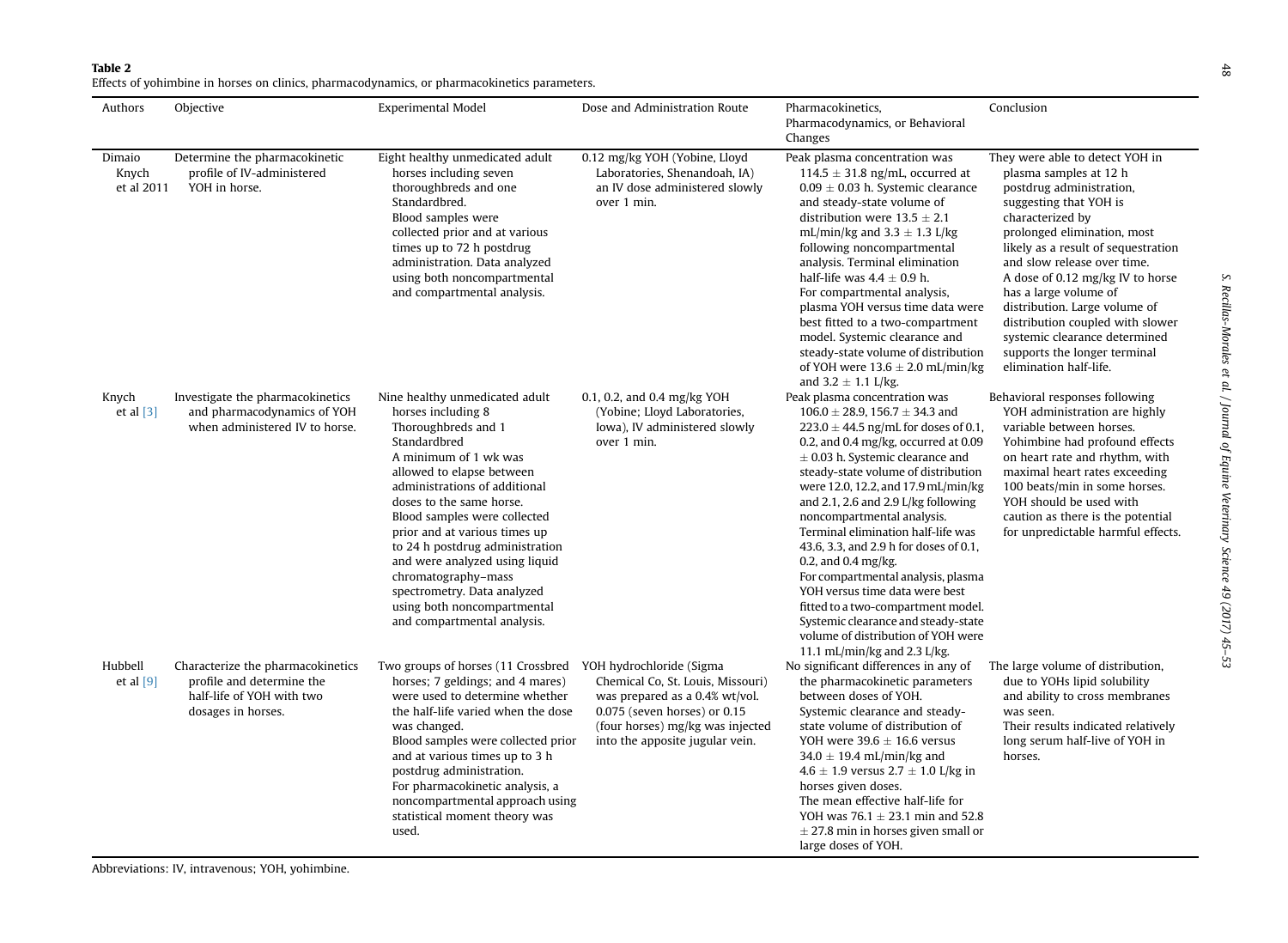The behavioral effects of the alpha-2 receptor antagonist, YOH, appeared to be highly variable between horses. Regardless of the variability in response when administered alone, YOH was effective in resolving naturally occurring as well as DET-induced AV conduction disturbances.

#### 4. Discussion

In relation to administration of DET in horses, it has been shown individual variability in pharmacokinetics parameters can be attributed to factors such as dose, loss of drug, dose lost via expulsion from the mouth or swallowing, or DET metabolism by enzymes in the GI tract wall or first-pass effects  $[8]$ . DET is a lipophilic weak base with an acid dissociation constant (Pka) of 7.2; thus, absorption is favored in an alkaline environment, mouth and small intestine included. Oral cavity in horses tends to be alkaline, which makes it possible that slight differences. Sublingual administration of DET gel was well tolerated by horses, barley perceptible diffuse erythema of oral mucous membranes was reported in horses 4 to 6 hours after treatment  $[4]$ , and this reaction may be a consequence of head drooping during sedation. The researchers [\[4\]](#page-7-0) reported that the bioavailability of DET administered as a oromucosal gel was about 22% versus 38% of the IM formulation. Salonen et al [\[2\]](#page-7-0) indicated that due to extensive first-pass metabolism, the drug does not reach the systemic circulation. Sublingual administration of DET is apt to reach the heart before distribution to the brain because the mucosal capillaries drain directly into the jugular veins, which run directly to the heart. However, blood must travel throughout the body before reaching the brain [\[8\]](#page-7-0).

The highest plasma DET concentration was 168  $\pm$ 83.7 ng/mL, which indicates that the drug was absorbed well from the SL mucosa into the systemic circulation. In SL administration, the drainage from the submucosal region was via the jugular vein. In this respect, it is important to know whether if collection of samples was via a jugular vein immediately following absorption. Although DET appeared to be absorbed well following SL administration, there was a great degree of variability in  $C_{\text{max}}$  and  $T_{\text{max}}$ among horses. The  $C_{\text{max}}$  differed substantially as a result of the site used for collection of samples and the time after drug administration [\[8\].](#page-7-0)

The elimination of drugs has been reported to differ between sedentary and active horses [\[8\]](#page-7-0). Previous studies have reported the elimination half-life of DET to be 26 to 71 mi-nutes [\[5\].](#page-7-0) Knych and Stanley [\[6\]](#page-7-0) reported a half-life of 37 minutes, resulting in observations analogous with the previously reported findings. The mean half-life of elimination of DET following SL administration reported by Grimsrud et al  $\lceil 8 \rceil$  was 1.5  $\pm$  1 hours and longer than after IV administrationwhich was 26.4 minutes. Terminal half-life of DET was longer after SL than after IM administration, but sedation lasted longer after IM administration  $[4]$ . This can be explained by the lesser bioavailability of DET as a oromucosal gel, compared to the injectable solution, reflecting the dose-dependent duration of DET sedation  $[16]$ .

DET administration of SL and IV produced profound sedation in all horses studied as evidenced by an observable decrease in chin-to-ground distance [\[7\].](#page-7-0) Kaukinen et al (2011) reported that sedation started sooner after IM administration than after the administration of the oromucosal gel. This can be explained by the lower mean  $C_{\text{max}}$ and the longer mean  $t_{max}$  after SL administration via IM injection, indicating that DET is absorbed more rapidly when given IM to horse  $[4]$ . DET produces cardiovascular side effects and ataxia [\[17\]](#page-8-0), in the study of Kaukinen et al, 2011; however, those effects were less pronounces after the SL administration. No adverse effects were observed in the oromucosal gel group, with the exception of only adverse effect after IM treatment was mild bradycardia observed in one horse  $[4]$ . It has been shown that some horses exhibit signs of ataxia (stable but swaying lightly) between the 40 to 90-minute assessment points after oromucosal gel administration. The bradycardia and conduction disturbances observed following DET administration may be attributable to a centrally mediated decrease in peripheral sympathetic tone, presynaptic inhibition of norepinephrine release from fibers innervating the heart, or enhancement of vagal reflexes [\[11\].](#page-7-0)

A distinct advantage of alpha-2 adrenergic agonists, such as DET, is the availability of antagonists that can revert the pharmacologic effects of alpha-2 agonists, whose antagonists are beneficial in cases of overdoses of alpha-2 adrenergic agonists [\[1\]](#page-7-0). Several studies have previously reported the pharmacokinetics of DET, YOH, and DET-YOH [\[5\],](#page-7-0) and other studies have described some pharmacodynamics effects of DET followed by administration of YOH [\[7\]](#page-7-0) or have characterized behavioral parameters in horses sedated with these drug combinations.

Dimaio Knych et al [\[17\]](#page-8-0) noted a marked increase in glucose concentrations 30 minutes post-DET. Hyperglycemia has been detected in horses [\[6,17\]](#page-7-0) and has been attributed to inhibition of insulin release from the pancreas beta cells. di Maio Knych and Stanley (2011) reported no apparent pattern for glucose concentrations over the 6 hour sample collection period although there was a large variability among horses  $[18]$  suggesting the possibility of a non-drug–related phenomenon and simply a result of food being withheld from the horses before and throughout the glucose-monitoring period. There is need for additional studies to characterize these effects in horses. In relation to administration of YOH, it has been shown that there are individual variation in the pharmacokinetics parameters. It is possible that the differences observed were caused by age, physical condition, intrinsic clearance, amount of body fat, and tissue blood flow  $[9]$ . The pharmacokinetic parameters calculated for YOH as the large volume of distribution was due to its rapidly dispersed (2.0–5.7 L/kg). The lipid solubility and lipophilic compound of YOH may allow it to cross the blood-brain barrier to a potential site of action in the CNS. The same researchers indicated extensive tissue distribution and ability to cross membranes, which helps to explain its duration and action when used for arousal from anesthesia.

The mean half-life of YOH was 86.6 minutes in horses given a small dose of 0.075 mg/kg and 57.8 minutes in horses given a large dose of 0.15 mg/kg  $[9]$ . The relatively long serum half-life and mean residence time of YOH indicated that this would be present in the body until after most anesthetics or sedatives were no longer effective. In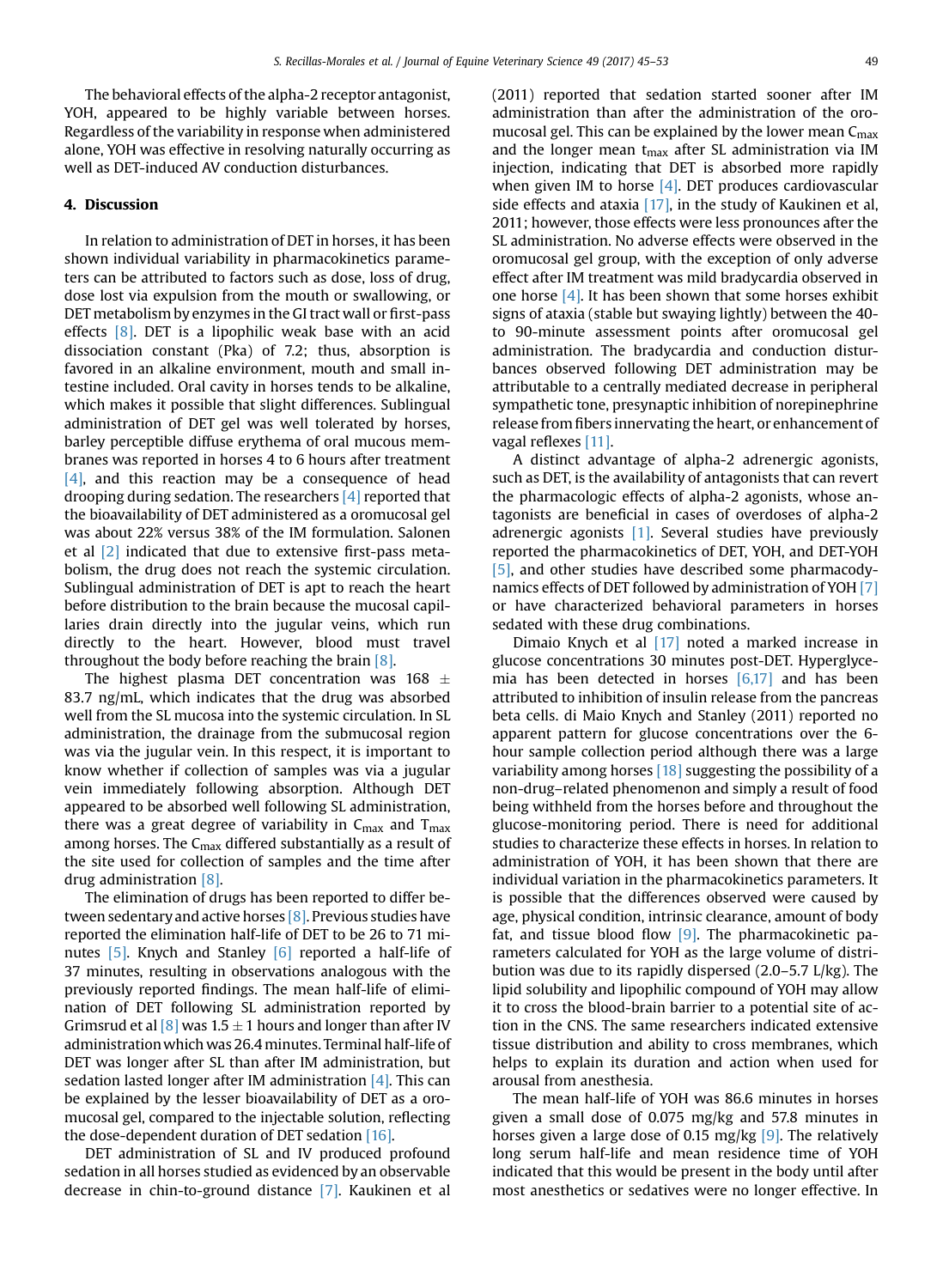## <span id="page-5-0"></span>Table 3

Effects of yohimbine on changes in behavior, pharmacodynamics, or pharmacokinetics parameters of detomidine in the horse.

| Authors                                 | Objective                                                                                          | <b>Experimental Model</b>                                                                                                                                                                                                                                                                                                                                                                                                                                                                                                                                                                                                                                                                                                                           | Dose and Administration Route                                                                                                                                                                                                                                                                                                                                             | Pharmacokinetics,<br>Pharmacodynamics, or<br><b>Behavioral Changes</b>                                                                                                                                                                                                                                                                                                                                                                                                                                                                                                                                                                                                                                                                                                                                                                            | Conclusion                                                                                                                                                                                                                                                                                                                                                                                                                                                                              |
|-----------------------------------------|----------------------------------------------------------------------------------------------------|-----------------------------------------------------------------------------------------------------------------------------------------------------------------------------------------------------------------------------------------------------------------------------------------------------------------------------------------------------------------------------------------------------------------------------------------------------------------------------------------------------------------------------------------------------------------------------------------------------------------------------------------------------------------------------------------------------------------------------------------------------|---------------------------------------------------------------------------------------------------------------------------------------------------------------------------------------------------------------------------------------------------------------------------------------------------------------------------------------------------------------------------|---------------------------------------------------------------------------------------------------------------------------------------------------------------------------------------------------------------------------------------------------------------------------------------------------------------------------------------------------------------------------------------------------------------------------------------------------------------------------------------------------------------------------------------------------------------------------------------------------------------------------------------------------------------------------------------------------------------------------------------------------------------------------------------------------------------------------------------------------|-----------------------------------------------------------------------------------------------------------------------------------------------------------------------------------------------------------------------------------------------------------------------------------------------------------------------------------------------------------------------------------------------------------------------------------------------------------------------------------------|
| Heather K. Dimaio<br>Knych, et al, 2012 | Describe pharmacodynamics<br>effects of DET and YOH when<br>administered alone and in<br>sequence. | Nine adult horses (eight<br>Thoroughbreds and one<br>Standardbred).<br>Blood samples were obtained<br>prior and at various times up to<br>72 h postdrug administration.<br>Plasma samples were analyzed<br>using liquid chromatography-<br>mass spectrometry.<br>Behavioral effects, heart rate<br>and rhythm, glucose, packed<br>cell volume (PCV), and plasma<br>proteins were monitored.                                                                                                                                                                                                                                                                                                                                                         | Three dose regimens were<br>employed, (1) 0.03 mg $kg^{-1}$<br>DET (Dormosedan, Pfizer<br>Animal Health, PA) IV. (2)<br>0.2 mg $kg^{-1}$ YOH (Yobine,<br>Lloyd Laboratories, IA) IV. (3)<br>0.03 mg $kg^{-1}$ DET IV followed<br>15 min later by 0.2 mg $kg^{-1}$<br>YOH IV.<br>Each horse received all three<br>treatments with a minimum of<br>1 wk between treatments. | Heart rate decreased significantly<br>for all horses, following DET<br>administration. The maximal<br>decrease (15 bpm) was present<br>2 min post-DET. Bradycardia<br>persisted for up to 1 h post-<br>DET administration.<br>Yohimbine returned heart rate<br>and the percent of AV<br>conduction disturbances to<br>pre-DET values when<br>administered 15 min post-DET.<br>Plasma glucose concentrations<br>increased by 30 min post-DET<br>administration, both for the<br>DET only and the $DET + YOH$<br>dose groups (44 and 32<br>$mg/dL^{-1}$ ).                                                                                                                                                                                                                                                                                          | DET is effective in inducing<br>sedation with pronounced<br>effects on cardiac effects,<br>including a notable decrease in<br>heart rate and an increased<br>incidence of AV conduction<br>blocks. IV administration of<br>YOH is effective in reversing<br>the behavioral and<br>cardiovascular effects of IV-<br>administered DET. Yohimbine<br>induced sedation, bradycardia,<br>AV heart block, and<br>hyperglycemia.                                                               |
| Knych et al, 2012                       | Describe the pharmacokinetics of<br>DET and YOH when<br>administered in combination.               | Nine adult horses (eight)<br>Thoroughbreds and one<br>Standardbred) were studied.<br>Each horse received all three<br>dose regimens with a<br>minimum of 1 wk in between<br>subsequent regimens.<br>Blood samples were collected<br>at time 0 (immediately prior to<br>DET administration) and at 1 h<br>post-DET administration<br>(immediately prior to<br>antagonist administration) and<br>at 5, 10, 15, 30, 45 min and 1,<br>1.5, 2, 2.5, 3, 4, 5, 6, 8, 12, 18,<br>24, 36, 48, and 72 h<br>postadministration of the DET<br>and YOH treatment.<br>Plasma was analyzed for DET<br>and YOH concentrations by<br>liquid chromatography-mass<br>spectrometry. Data were<br>analyzed using both<br>noncompartmental and<br>compartmental analysis. | Three dose regimens were<br>employed. (1) 0.03 mg $kg^{-1}$<br>DET (Dormosedan, Pfizer<br>Animal Health, PA) IV. (2)<br>0.2 mg $kg^{-1}$ YOH (Yobine,<br>Lloyd Laboratories, IA) IV. (3)<br>0.03 mg $kg^{-1}$ DET IV followed<br>15 min later by 0.2 mg $kg^{-1}$<br>YOH IV.                                                                                              | The Cl system and $V_d$ of DET were<br>not significantly different for<br>either treatment.<br>The maximum measured DET<br>concentrations were 76.0 and<br>129.9 ng mL <sup><math>-1</math></sup> for the DET and<br>DET-YOH treatments,<br>respectively. Systemic<br>clearance and $V_d$ of DET were<br>not significantly different for<br>either treatment.<br>There was a significant<br>increase in the maximum<br>measured YOH plasma<br>concentrations from YOH<br>$(173.9 \text{ ng } \text{mL}^{-1})$ to DET-YOH<br>$(289.8 \text{ ng } \text{mL}^{-1})$ . Both the Cl<br>and $V_d$ for YOH were<br>significantly less<br>$(6.8 \text{ mL minute}^{-1} \text{ kg}^{-1}$ and<br>1.7 L $\text{kg}^{-1}$ ) for the DET-YOH as<br>compared to the YOH<br>treatments (13.9 mL minute<br>$^{-1}$ kg <sup>-1</sup> and 2.7 L kg <sup>-1</sup> ). | DET increases plasma YOH<br>concentrations and decreases<br>the Cl and $Vd$ compared to<br>administration of YOH by itself.<br>The elimination half-life of<br>YOH remained unaffected<br>when administered<br>subsequent to DET. However,<br>the increased plasma<br>concentrations in the presence<br>of DET has the potential to<br>cause untoward effects, and<br>therefore, further studies to<br>assess the physiologic effects of<br>this combination of drugs are<br>warranted. |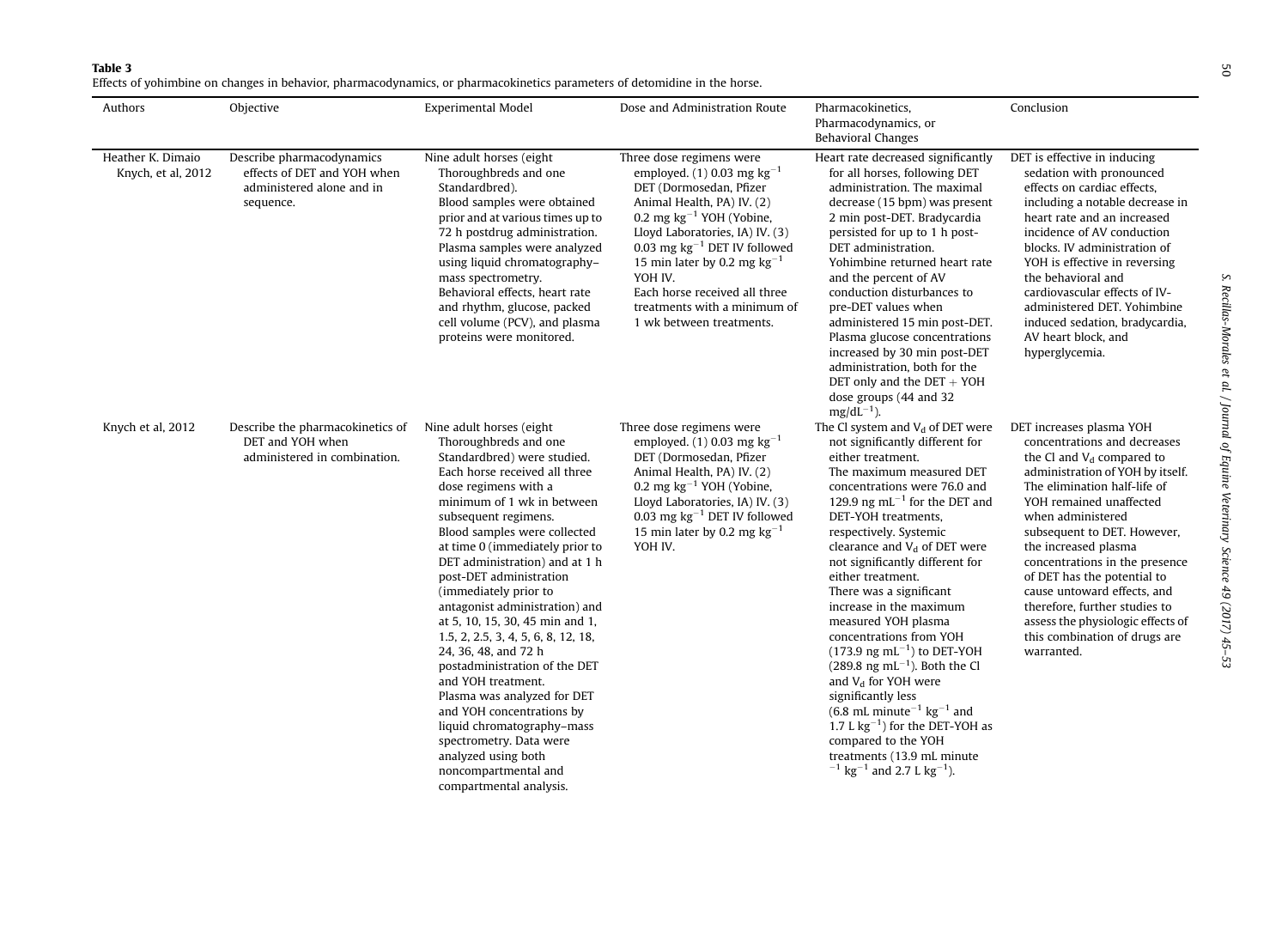| Authors                   | Objective                                                                                                                                                                                                                                                    | Experimental Model                                                                                                                                                                                                                                                                                                                                                                                                                                                                                         | Dose and Administration Route                                                                                                                                                                                                                                                                                                                                                                                                                                                                                                 | Pharmacodynamics, or<br>Behavioral Changes<br>Pharmacokinetics,                                                                                                                                                                                                                                                                                                                                                                                                                                                                                     | Conclusion                                                                                                                                                             |
|---------------------------|--------------------------------------------------------------------------------------------------------------------------------------------------------------------------------------------------------------------------------------------------------------|------------------------------------------------------------------------------------------------------------------------------------------------------------------------------------------------------------------------------------------------------------------------------------------------------------------------------------------------------------------------------------------------------------------------------------------------------------------------------------------------------------|-------------------------------------------------------------------------------------------------------------------------------------------------------------------------------------------------------------------------------------------------------------------------------------------------------------------------------------------------------------------------------------------------------------------------------------------------------------------------------------------------------------------------------|-----------------------------------------------------------------------------------------------------------------------------------------------------------------------------------------------------------------------------------------------------------------------------------------------------------------------------------------------------------------------------------------------------------------------------------------------------------------------------------------------------------------------------------------------------|------------------------------------------------------------------------------------------------------------------------------------------------------------------------|
| Knych and Stanley<br>2014 | pharmacodynamics of SL DET<br>effects of alpha-2 adrenergic<br>Describe the effects of alpha-2<br>in the horse and evaluate<br>reversing its sedative and<br>receptor antagonists in<br>cardiovascular effects.<br>adrenergic receptor<br>antagonists on the | Nine healthy horses consisting of<br>received all treatments with a<br>eight Thoroughbreds and one<br>and plasma analyzed for YOH,<br>Blood samples were obtained<br>spectrometry. Samples were<br>Four treatment groups were<br>Quarter Horse were studied.<br>atipamezole, and tolazoline<br>minimum of 1 wk between<br>processed according to the<br>methodology described by<br>(Knych and Stanley 2014).<br>concentrations by liquid<br>studied, and each horse<br>chromatography-mass<br>treatments. | Laboratories) IV. (4) 0.04 mg kg<br>(Yobine, Lloyd Laboratories, IA)<br>-1 DET SL followed 1 h later by<br>h later by 0.075 mg kg <sup>-1</sup> YOH<br>followed 1 h later by 4 mg $kg^{-1}$<br>administered $(1)$ 0.04 mg $kg^{-1}$<br>0.04 mg kg <sup>-1</sup> DET SL followed<br>DET (Dormosedan Gel, Pfizer<br>$V. (3) 0.04$ mg $kg^{-1}$ DET SL<br>$0.12$ mg $\text{kg}^{-1}$ atipamezole<br>Animal Health, NY) SL. (2)<br>tolazoline (Tolazine, Lloyd<br>Antisedan, Pfizer Animal<br>Four treatments were<br>Health) IV. | with concentrations remaining<br>increased the prevalence of AV<br>elevated for 3 h $(121 \pm 11$ and<br>$127 \pm 43$ mg dL <sup>-1</sup> ). Yohimbine<br>DET administration significantly<br>DET-induced hyperglycemia.<br>decreased the prevalence of<br>significantly attenuated the<br>although the number of AV<br>DET significantly increased<br>45 min postadministration<br>glucose concentrations by<br>blocks increased again by<br>conduction disturbances.<br>the AV blocks initially,<br>Yohimbine effectively<br>1-2 h for all drugs. | and behavioral effects elicited<br>are transient and incomplete.<br>the effects of YOH on cardiac<br>by SL administration of DET<br>At the doses of 0.075 mg $kg^{-1}$ |
|                           |                                                                                                                                                                                                                                                              | Abbreviations: AV, atrioventricular; DET, detomidine; IV, intravenous; SL, sublingual; YOH, yohimbine.                                                                                                                                                                                                                                                                                                                                                                                                     |                                                                                                                                                                                                                                                                                                                                                                                                                                                                                                                               |                                                                                                                                                                                                                                                                                                                                                                                                                                                                                                                                                     |                                                                                                                                                                        |

Table 3 (continued)

(continued )

The clearance and terminal elimination half-life can differ substantially between studies because of the ability to collect and detect YOH in plasma samples. However, renal blood flow may be the limiting factor in the clearance of YOH in the form of metabolite. However, additional studies are necessary to be conclusive. The large volume of distribution coupled with the slower systemic clearance is the reason for the longer terminal elimination half-life [\[2\]](#page-7-0).

Based on analysis of plasma and urine samples in horses, it has been reported that hydroxylation also appears to be the predominant pathway for elimination of YOH. One metabolite identified was hydroxy-yohimbine in urine samples [\[2\].](#page-7-0) Yohimbine is eliminated by a first-order process, and it is possible that this could have a very prolonged half-life with small serum concentrations due to release of the drug from tissue reservoirs [\[2\].](#page-7-0) A more sensitive YOH assay and determinations of renal and hepatic clearance are necessary to define further a possible prolonged elimination of YOH [\[9\].](#page-7-0)

Yohimbine has been shown to decrease the incidence of naturally occurring nonpathologic AV conduction disturbances following IV administration in horses [\[5,18\]](#page-7-0). Similar effects were reported when administered alone, with maximal resolution of AV blocks occurring within 2 minutes of administration [\[17\].](#page-8-0)

The clearance and  $t_{1/2el}$  (terminal elimination halflife) of YOH following SL DET administration (22.9 mL minute $^{-1}$  kg $^{-1}$ ); 1.87 hours (t<sub>1/2el</sub>) reported on a study [\[6\]](#page-7-0) differs from previous report of YOH disposition following IV DET administration (6.8 mL minute $^{-1}$  kg $^{-1}$ ); 4.4 hours (t $_{1/}$ <sub>2el</sub>) [\[3\].](#page-7-0) Knych and Stanley (2014) reported total YOH plasma clearance ranged from 18.6 to 41.2 mL minute<sup>-1</sup> kg<sup>-1</sup>, indicating that it is a high hepatic extraction ratio drug with extra hepatic metabolism. Similar findings were reported in horses [\[11,17\].](#page-7-0)

Detomidine IV administration in horses produced decreased heart rate of 15 bpm. This maximal change was observed at 2 minutes postdrug administration, and it is likely attributable to large concentrations of drug delivered to the heart. The heart rate increased 16 bpm in horses receiving YOH subsequent to DET [\[17\].](#page-8-0) This change was slightly more rapid, 2 minutes post-YOH administration than that observed when YOH was administered alone. Antagonism of the DET-induced cardiac effects was most pronounced with YOH and tolazoline and least with atipamezole  $[6]$ . In addition to their effects on heart rate, administration of DET has been associated with AV conductions blocks increasing incidence of AV blocks [\[17\]](#page-8-0) following enteral administration. It was reported 48% of the AV signals were blocked following DET administration alone, with the maximal number of conduction blocks occurring by 5 minutes post-DET administration. The bradycardia and the conduction disturbances may be due to a centrally mediated decrease in peripheral sympathetic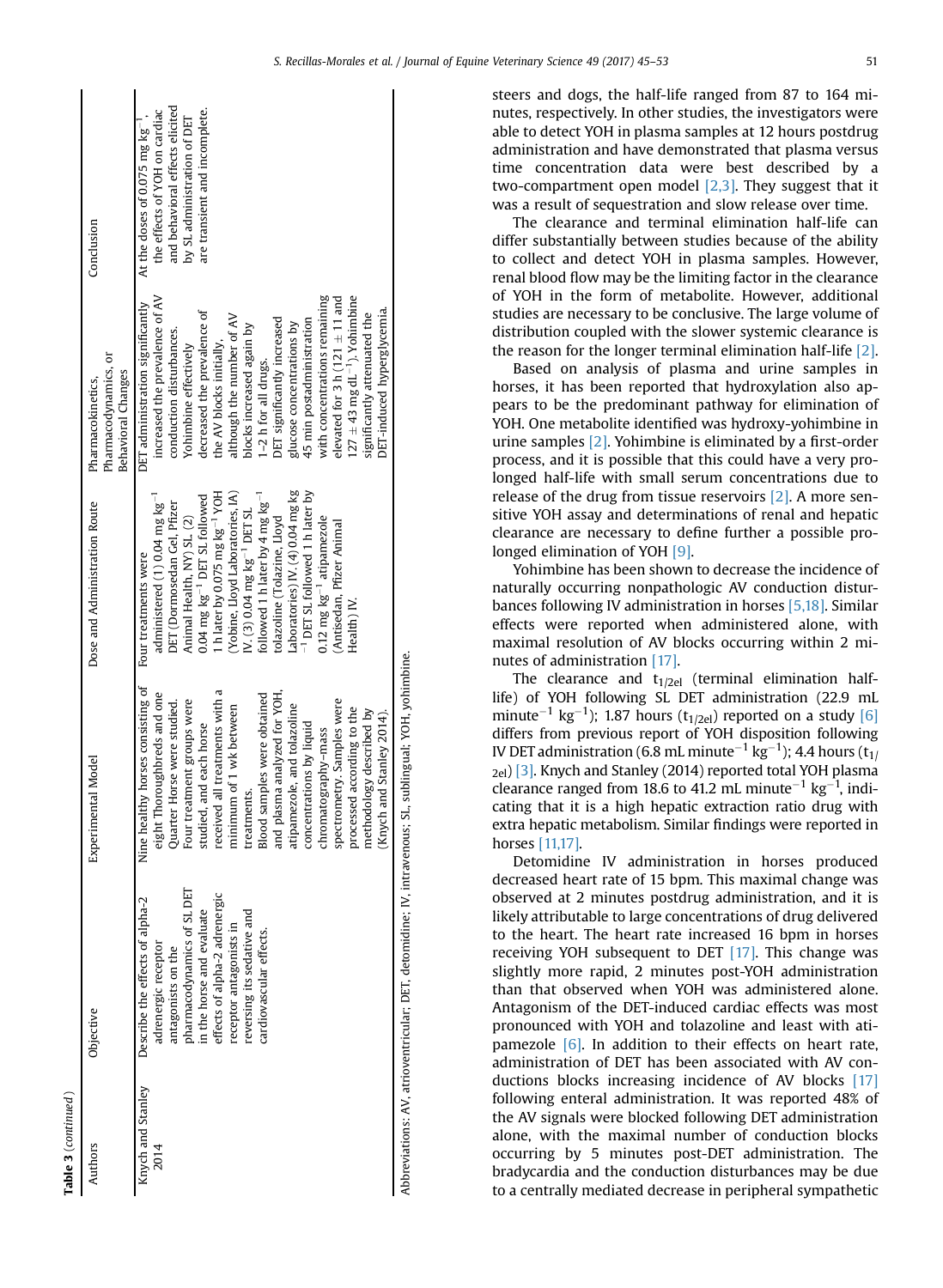<span id="page-7-0"></span>tone, presynaptic inhibition of norepinephrine release from fibers innervating the heart, or enhancement of vagal reflexes. Dimaio Knych et al (2012) noted that DET-induced conduction blocks immediately post-YOH administration [3]. The percentage of AV conduction disturbances returned to pre-DET values within 2 minutes of YOH administration.

DET administration following subsequent administration of YOH generates differences in behavior, including a return toward baseline chin-to-ground distances, which were observed within 3 to 5 minutes of YOH administration. This initial period of arousal was followed by 10 minutes of sedation. Although the animals were obviously sedate, signs were less pronounced than those observed upon initial administration of DET [\[17\]](#page-8-0). Horses treated with YOH showed signs of alertness within 5 minutes followed by a return to sedation  $[6]$ .

Plasma glucose concentrations increased following DET administration which decreased toward baseline much faster in groups that received YOH subsequent to DET as compared to horses that did not receive the alpha-2 adrenergic receptor antagonists. It is possible that the faster return to baseline glucose concentrations was due to displacement of DET from receptors. This is supported by the lack of effect of YOH on plasma glucose concentrations [11], suggesting that YOH by itself had no effect on plasma glucose concentrations [\[17\].](#page-8-0) Probably, the inhibition of insulin release was mediated through postsynaptic adrenoreceptors located on the pancreatic cells, specifically the alpha-2 adrenergic subtype and that of alpha-2 adrenergic receptor antagonists, such as YOH blocking the hyperglycemic effect of alpha-2 adrenergic agonists [6,19]. Yohimbine decreased DET-induced hyperglycemia due likely to cessation of DET-induced effects as opposed to being due to atipamezole. The antihyperglycemic effect may be dose dependent, and a higher dose of atipamezole may be necessary to reverse the alpha-2 agonistic effect and in turn result in decreased plasma glucose concentrations [6].

DET pronounced generating cardiac effects, including a notable decrease in heart rate and an increased incidence of AV conduction blocks. Conversely, the behavioral effects of the alpha-2 receptor antagonist, YOH, appear to be highly variable between horses. Regardless of the variability in response when administered alone, YOH was effective in resolving naturally occurring as well as DETinduced AV conduction disturbances. Overall, YOH was effective in reversing the behavioral and cardiovascular effects of IV administered DET. The antagonistic effects of YOH on HR and rhythm changes and behavioral effects elicited by SL-administered DET appear to be incomplete.

### 5. Conclusions

In recent years, DET administration in horses has become popular, in part, due to the existence of a pharmaceutic form supplied as a gel for the oral administration coupled with a YOH administration increment to reverse the DET effects. Although YOH is not an FDA-approved drug for the equines and it is indicated as an alpha-2 antagonist, YOH has been used for this purpose. Scientific evidence shows multiple variation of pharmacodynamics,

pharmacokinetic, and cardiovascular parameters for individual horses; therefore, YOH should be used cautiously in order to avoid serious and unpredictable undesired side effects. Until the causes of variation between individual horses is resolved, it is important to determine if the source of variation relays just in the individuality of each animal or if there is a relationship with determinant factors such as age, sex, body fat or physical condition, renal clearance, or any other condition.

#### Acknowledgments

The study was supported by Cuerpo Académico Cuerpo Académico Investigación e Innovación en Anestesiología, Cirugía y Farmacología Aplicadas a las Ciencias Médico Veterinarias UAEMex. Authors were supported, as members, by the Sistema Nacional de Investigadores. This study was part of the thesis of MVZ Edgar Osornio-Plata FMVZ-UAEMex. This research did not receive any specific grant from funding agencies in the public, commercial, or notfor-profit sectors.

#### References

- [1] [Jochle W, Hamm D. Sedation and analgesia with Domosedan](http://refhub.elsevier.com/S0737-0806(16)30556-1/sref1) [\(detomidine hydrochloride\) in horses: dose response studies on](http://refhub.elsevier.com/S0737-0806(16)30556-1/sref1) effi[cacy and its duration. Acta Vet Scand Suppl 1986;82:69](http://refhub.elsevier.com/S0737-0806(16)30556-1/sref1)–84.
- [2] Salonen JS, Vaha-Vahe T, Vainio O, Vakkuri O, Single-dose phar[macokinetics of detomidine in the horse and cow. J Vet Pharmacol](http://refhub.elsevier.com/S0737-0806(16)30556-1/sref2) [Ther 1989;12:65](http://refhub.elsevier.com/S0737-0806(16)30556-1/sref2)–72.
- [3] [Knych HK, Steffey EP, Stanley SD. The effects of yohimbine on the](http://refhub.elsevier.com/S0737-0806(16)30556-1/sref3) [pharmacokinetic parameters of detomidine in the horse. Vet](http://refhub.elsevier.com/S0737-0806(16)30556-1/sref3) [Anaesth Analg 2012;39:221](http://refhub.elsevier.com/S0737-0806(16)30556-1/sref3)–9.
- [4] [Kaukinen H, Aspegren J, Hyyppa S, Tamm L, Salonen JS. Bioavail](http://refhub.elsevier.com/S0737-0806(16)30556-1/sref4)[ability of detomidine administered sublingually to horses as an](http://refhub.elsevier.com/S0737-0806(16)30556-1/sref4) [oromucosal gel. J Vet Pharmacol Ther 2011;34:76](http://refhub.elsevier.com/S0737-0806(16)30556-1/sref4)–81.
- [5] [Dimaio Knych HK, Steffey EP, Stanley SD. Pharmacokinetics and](http://refhub.elsevier.com/S0737-0806(16)30556-1/sref5) [pharmacodynamics of three intravenous doses of yohimbine in the](http://refhub.elsevier.com/S0737-0806(16)30556-1/sref5) [horse. J Vet Pharmacol Ther 2011;34:359](http://refhub.elsevier.com/S0737-0806(16)30556-1/sref5)–66.
- [6] [Knych HK, Stanley SD. Effects of three antagonists on selected](http://refhub.elsevier.com/S0737-0806(16)30556-1/sref6) [pharmacodynamic effects of sublingually administered detomidine](http://refhub.elsevier.com/S0737-0806(16)30556-1/sref6) [in the horse. Vet Anaesth Analg 2014;41:36](http://refhub.elsevier.com/S0737-0806(16)30556-1/sref6)–47.
- [7] [Vainionpaa MH, Raekallio MR, Pakkanen SA, Ranta-Panula V,](http://refhub.elsevier.com/S0737-0806(16)30556-1/sref7) [Rinne VM, Scheinin M, et al. Plasma drug concentrations and](http://refhub.elsevier.com/S0737-0806(16)30556-1/sref7) [clinical effects of a peripheral alpha-2-adrenoceptor antagonist,](http://refhub.elsevier.com/S0737-0806(16)30556-1/sref7) [MK-467, in horses sedated with detomidine. Vet Anaesth Analg](http://refhub.elsevier.com/S0737-0806(16)30556-1/sref7) [2013;40:257](http://refhub.elsevier.com/S0737-0806(16)30556-1/sref7)–64.
- [8] [Grimsrud KN, Mama KR, Thomasy SM, Stanley SD. Pharmacoki](http://refhub.elsevier.com/S0737-0806(16)30556-1/sref8)[netics of detomidine and its metabolites following intravenous](http://refhub.elsevier.com/S0737-0806(16)30556-1/sref8) [and intramuscular administration in horses. Equine Vet J 2009;41:](http://refhub.elsevier.com/S0737-0806(16)30556-1/sref8) [361](http://refhub.elsevier.com/S0737-0806(16)30556-1/sref8)–5.
- [9] [Hubbell JA, Sams RA, Schmall LM, Robertson JT, Hinchcliff KW,](http://refhub.elsevier.com/S0737-0806(16)30556-1/sref9) [Muir WW. Pharmacokinetics of detomidine administered to horses](http://refhub.elsevier.com/S0737-0806(16)30556-1/sref9) [at rest and after maximal exercise. Equine Vet J 2009;41:419](http://refhub.elsevier.com/S0737-0806(16)30556-1/sref9)–22.
- [10] [Mama KR, Grimsrud K, Snell T, Stanley S. Plasma concentrations,](http://refhub.elsevier.com/S0737-0806(16)30556-1/sref10) [behavioural and physiological effects following intravenous and](http://refhub.elsevier.com/S0737-0806(16)30556-1/sref10) [intramuscular detomidine in horses. Equine Vet J 2009;41:772](http://refhub.elsevier.com/S0737-0806(16)30556-1/sref10)–7.
- [11] [Dimaio Knych HK, Stanley SD. Pharmacokinetics and pharmacody](http://refhub.elsevier.com/S0737-0806(16)30556-1/sref11)[namics of detomidine following sublingual administration to hors](http://refhub.elsevier.com/S0737-0806(16)30556-1/sref11)[es. Am J Vet Res 2011;72:1378](http://refhub.elsevier.com/S0737-0806(16)30556-1/sref11)–85.
- [12] [Kollias-Baker CA, Court MH, Williams LL. In](http://refhub.elsevier.com/S0737-0806(16)30556-1/sref12)fluence of yohimbine [and tolazoline on the cardiovascular, respiratory, and sedative ef](http://refhub.elsevier.com/S0737-0806(16)30556-1/sref12)[fects of xylazine in the horse. J Vet Pharmacol Ther 1993;16:350](http://refhub.elsevier.com/S0737-0806(16)30556-1/sref12)–8.
- [13] [Ramseyer B, Schmucker N, Schatzmann U, Busato A, Moens Y.](http://refhub.elsevier.com/S0737-0806(16)30556-1/sref13) [Antagonism of detomidine sedation with atipamezole in horses. Vet](http://refhub.elsevier.com/S0737-0806(16)30556-1/sref13) [Anaesth Analg 1998;25:47](http://refhub.elsevier.com/S0737-0806(16)30556-1/sref13)–51.
- [14] [Hubbell J, Muir W. Antagonism of detomidine sedation in the horse](http://refhub.elsevier.com/S0737-0806(16)30556-1/sref14) [using intravenous tolazoline or atipamezole. Equine Vet J 2006;38:](http://refhub.elsevier.com/S0737-0806(16)30556-1/sref14) [238](http://refhub.elsevier.com/S0737-0806(16)30556-1/sref14)–41.
- [15] [Le Corre P, Dollo G, Chevanne F, Le Verge R. Biopharmaceutics and](http://refhub.elsevier.com/S0737-0806(16)30556-1/sref15) [metabolism of yohimbine in humans. Eur J Pharm Sci 1999;9:79](http://refhub.elsevier.com/S0737-0806(16)30556-1/sref15)–84.